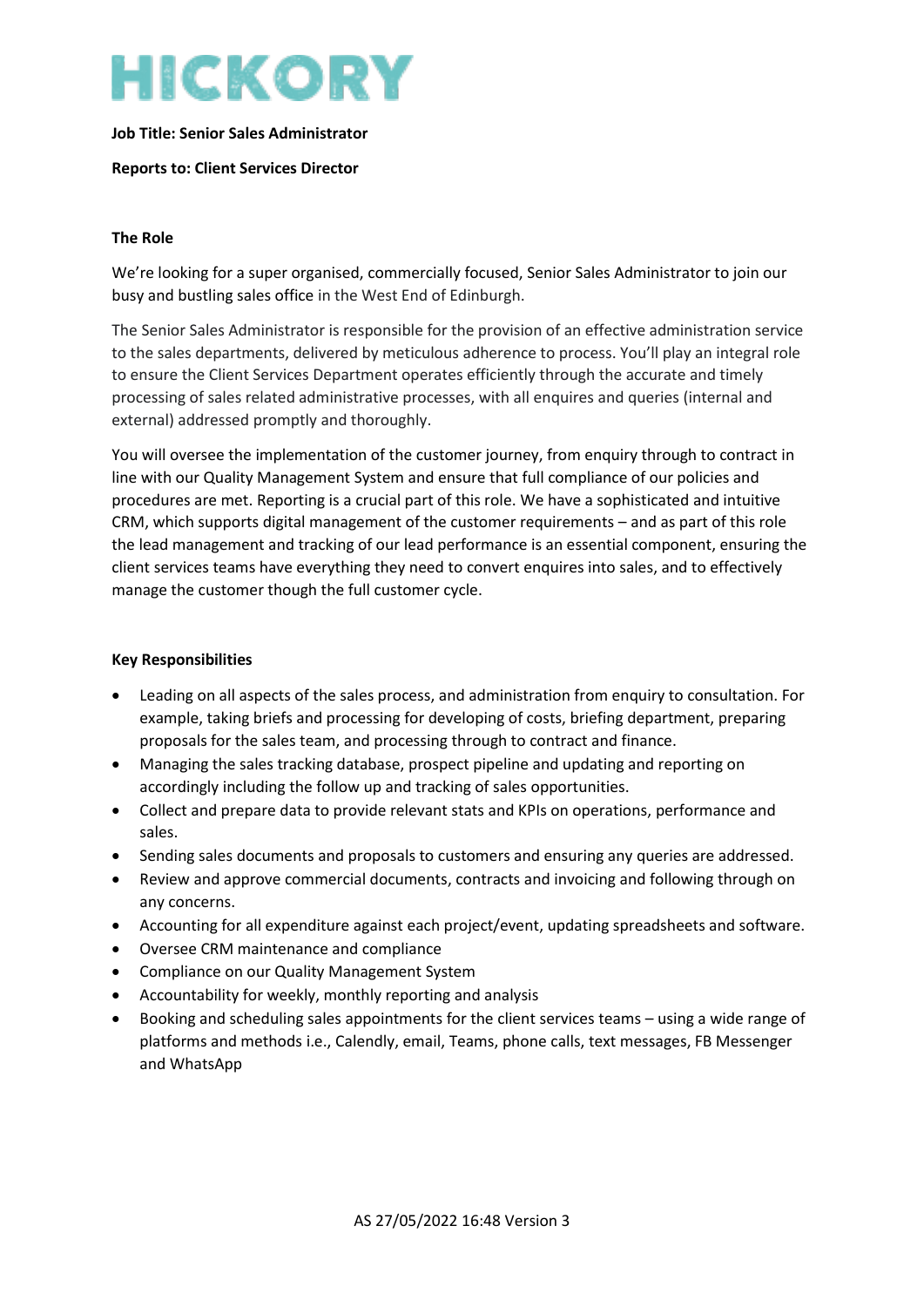

# **Key Skills/Qualifications/Experience**

The person we are looking for must be an amazing system and process-driven person, with evidenced experience of working within a fast-paced, sales led environment, and must have the ability to prioritise, multitask and complete tasks within given timeframes and deadlines.

- Excellent administration skills, preferably within a quality management environment.
- Excellent IT skills with SharePoint, CRM experience- training on our tech platforms will be provided
- Commercially focused and used to working with KPI's and sales targets
- Analytical and tenacious on lead tracking
- Passion for order and process
- Confidentiality
- Diplomacy
- Integrity
- Solid communication skills, both written and verbal
- Strong analytical, good at numbers, presentation and reporting skills to support effective communication
- Hold a current UK driver's license

# **About Hickory**

We deliver showstopping food and drink experiences in incredible venues, locations and sites across Scotland, developing lasting partnerships.

Our values are embedded in our teams, instilled in our business and vital to our customers. Rooted in respect for our people, the places we work and our planet, we are driven to deliver the very best service we can for our customers.

That's how we operate, but our real motivation for what we do is the food, drink and amazing experiences we create for our customers. Our team are always on the lookout for local, seasonal, produce that inspires them to develop innovative and exciting menus and drinks lists.

Working for Hickory, you will join an award-winning team with a focus on quality in everything we do. We're passionate about training, learning, and developing our future stars, innovation and leadership from within. We aim to promote a culture of respect throughout the food, drink and events industry and to ensure 5\* service, and product quality is delivered to our customers at every touch point.

We focus on quality, and we know that to attract a quality team we must look after our own, so we have created an enhanced benefit package that's flexible to suit the needs of our team.